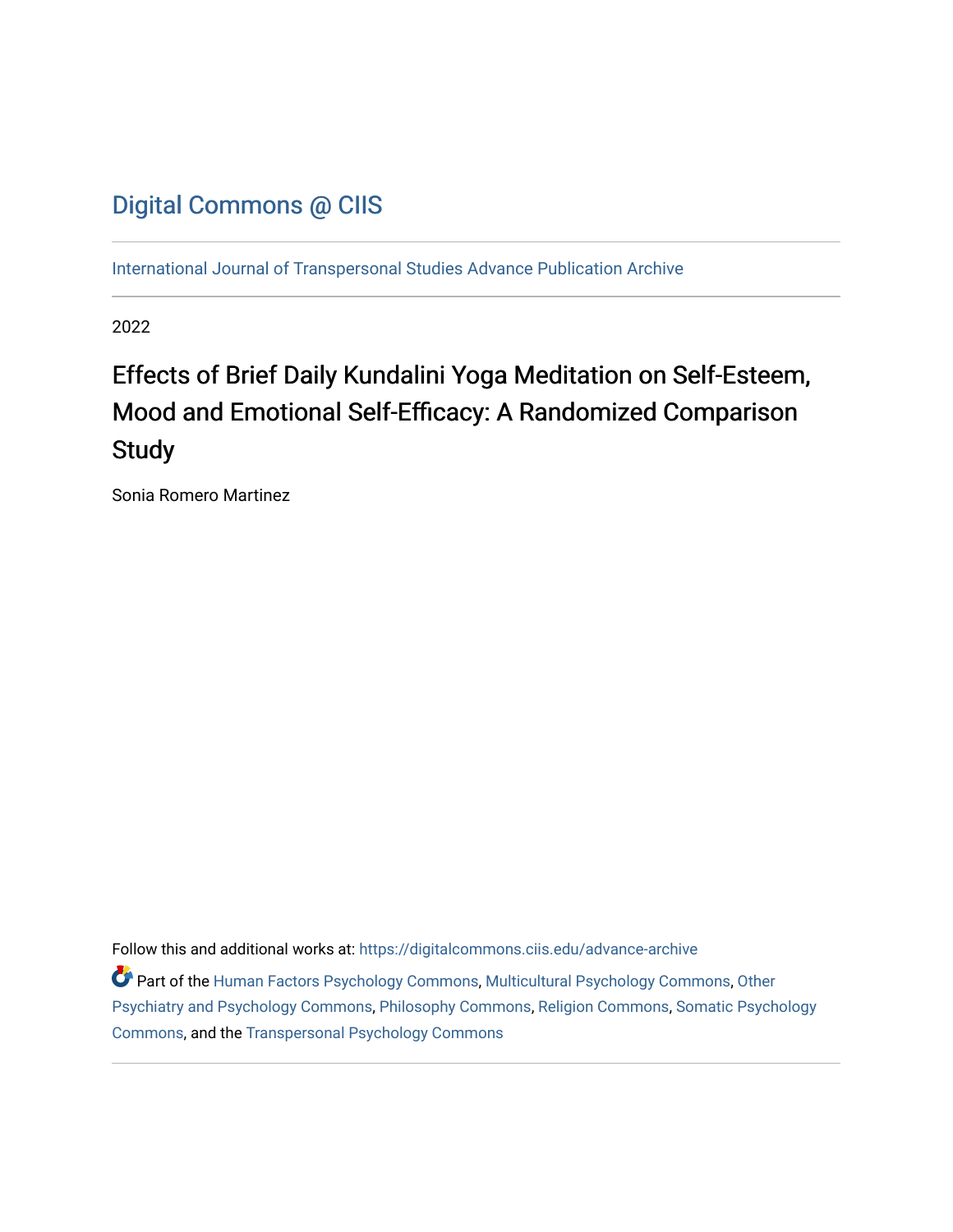## **Effects of Brief Daily Kundalini Yoga Meditation on Self-Esteem, Mood and Emotional Self-Efficacy: A Randomized Comparison Study**

*Sonia Romero Martinez* National University of Distance Education Madrid, Spain

*Andrés Dueñas* Madrid, Spain

Madrid Open University Complutense University of Madrid *Xavier Ordoñes* Madrid, Spain

This randomized comparison study measured the impact of brief daily use of two types of kundalini yoga meditation from the Yogi Bhajan lineage on self-esteem, regulatory emotional self-efficacy, and positive and negative affect in a non-clinical sample of 46 Spanish-speaking adults residing in Spain. Results of the two meditation types—Kirtan Kriya and Internal Conflict Resolution—are compared. Results showed that both types of meditation had positive impacts on all study variables, though the degree of change and effect size depended on the type of meditation used. Results point to these relevant forms of brief daily meditation as simple and inexpensive tools to improve welfare and support positive personality development in populations without psychological pathologies.

## **Keywords:** *meditation, emotional self-efficacy, self-esteem, mood, healthy adults*

Meditation is an introspective technique<br>developed over millennia, typically<br>linked to religious or spiritual traditions.<br>An operational definition of meditation based on developed over millennia, typically linked to religious or spiritual traditions. An operational definition of meditation based on traditional and clinical parameters (Cardoso et al., 2004) has proposed that in order to be characterized as meditation, a process should encompass five characteristics : a) the use of a specific and clearly defined technique; b) muscle relaxation; c) mental relaxation (without intention to analyze its possible effects); d) a self-induced state; and e) the use of some type of self-focus as an anchor for attention. Although traditional classification systems have proposed up to 14 different types of meditation (Goleman, 1978), these can be considered of two basic types: a) meditation with attention centered on one point such as an image, sound or sensation used to quiet the mind; and b) meditation similar to mindfulness that implies opening of the mind to reach state alert to the continuous flow of emotions and sensations without identifying with them (Hussain & Bhushan, 2010).

In the last decades, researchers have examined the effects of meditation on diverse variables and as adjunct psychological treatments.

Indeed, some studies (Baer, 2015; Brooks & Scarano, 1985; Matko et al., 2021) have suggested that therapy and meditation may be connected sequentially and evolutionarily. Brooks and Scarano (1985) concluded that meditation practice has significant effects on the reduction of anxiety, depression, emotional paralysis, alcohol consumption, family conflicts, insomnia, and other symptoms of post-traumatic stress (Koszycki et al., 2007). Other studies suggest that meditation may be a preventive measure for addictions (Carlson & Larkin, 2009; Chen et al., 2010), hypertension (Barnes, et al., 1997), and fears and phobias (Barendregt, 2011).

Despite numerous studies of the effects of meditation on psychological and physiological disorders and their respective treatments, relatively few have focused on its impact on positive attributes such as self-esteem, mood and emotional self-efficacy, sometimes with contradictory or inconclusive results. Some research has indicated a general association with meditation processes and positive changes in aspects personality (e.g., Emavardhana & Tori, 1997; Srideva et al., 1998). For example, Bogart (1991) found that meditation helped patients improve control over psychological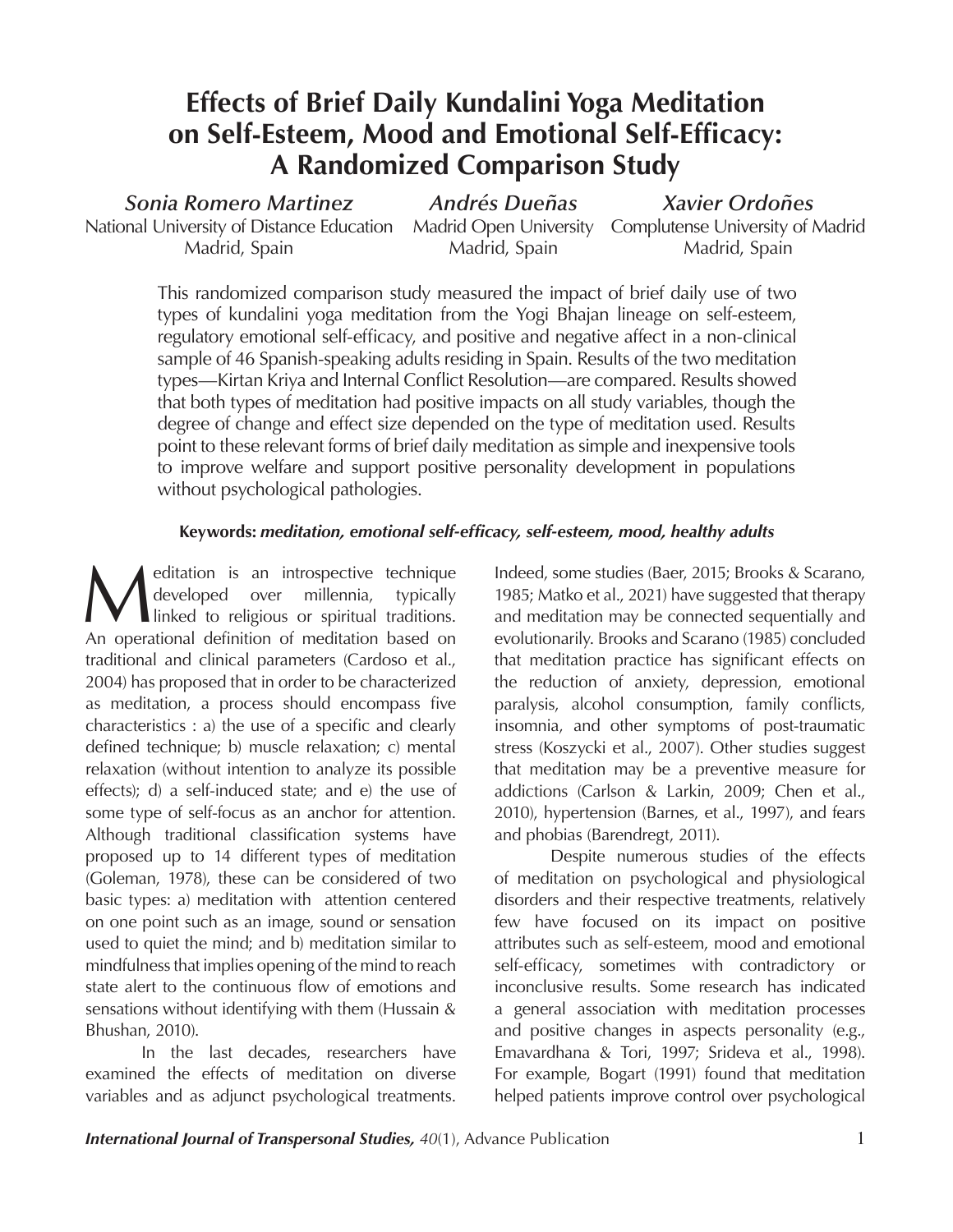processes and concerns, and that it positively impacted perception of challenges with resulting effect on relaxation, attention, and cognitive restructuring. Hutcherson et al. (2008) suggested that subjects who practice meditation develop more than controls in the direction of positive mental health, self-actualization, and the capacity for intimate social contact. Emavardhana and Tory (1997) found that intense meditation for a short period of time increased self-esteem. Van der Berg and Mulder (1976) found that long-term meditators had significantly higher self-esteem than a control group, as well as improved self-image. Koole et al. (2012) found no consistent effect of meditation on implicit or explicit self-esteem, but an increase of congruence between internal and external self-esteem. Taylor (1995) found significant increases in self-esteem among HIV seropositive patients who followed a meditation program, and Sridevi and Krishna (1998) showed that meditation produced positive personality changes.

Regarding emotional self-efficacy, Oman et al. (2008) found that meditation improved emotional self-efficacy among persons dedicated to caring for others. A study by Astin (1997) concluded that participants who completed a meditation training tended to show greater emotional, affective, and behavioral control. De la Fuente et al. (2010) demonstrated that a meditation program had positive effects on alexithymia and social skills in a student sample. More recently, Charoesnsukmongkol (2014) found that the practice of meditation was significantly associated with a greater degree of emotional intelligence and self-efficacy.

Several studies focused on positive development have employed meditation techniques from the kundalini yoga tradition. For example, Suresh et al. (2013) provided evidence that the practice of kundalini yoga was effective in improving emotional stability, and Newberg et al. (2010) found that a meditation program based on the kundalini yoga technique known as Kirtan Kriya (KK) produced improvements in the control of emotions. A qualitative study of a kundalini yoga meditation program documented reports of increased positive mood and behaviors, greater capacity for selfreflection, improved mental clarity, and higher selfesteem (Jindani & Khalsa, 2015).

Kundalini meditation practice has also been linked with improvements in clinical symptoms. In an 8-week randomized controlled study on the effects of kundalini yoga practices symptoms of posttraumatic stress, program participants showed significant improvement in sleep, perceived stress, positive mood, resilience, and anxiety as compared to waitlist controls (Jindani et al., 2015). Implementation of a kundalini yoga protocol with group cognitive behavioral therapy resulted in significant improvements in posttraumatic symptoms and sleep (Staples et al., 2016), and another study found significant improvement of addicts in areas related to daily life, functioning, and behaviors related to active recovery and social, school, and work performance (Khalsa et al., 2008). In addition, practice of kundalini yoga KK meditation for 12 minutes per day during an 8-week meditation program was associated with improved cognitive function and cerebral blood flow in subjects with memory loss in a small preliminary study (Newberg et al., 2010). Family dementia caregivers who followed this same 8-week KK meditation protocol showed improvements in depressive symptoms, cognitive functioning, telomerase activity, and overall mental health (Lavretsky et al., 2013). In related research the effects of KK meditation have been shown to differ from those of other meditation forms (Shannahof-Khalsa, 2004).

Some methodological problems with the studies previously presented derived from failing to separate meditation from other therapeutic techniques, making it difficult to discern whether the improvements were due to the effects of meditation or to a specific combination of processes**.** Ospina et al. (2007) analyzed 813 medical and psychological studies on the impact of meditation on physiological and psychological variables, concluding that despite the large amount of scientific literature on the subject, most evidence for the efficacy of meditation comes from studies of poor quality.

## **Study**

The aim of the present study was to test whether<br>
a short daily kundalini yoga meditation practice would impact self-esteem, emotional selfefficacy, and mood in a nonclinical adult sample,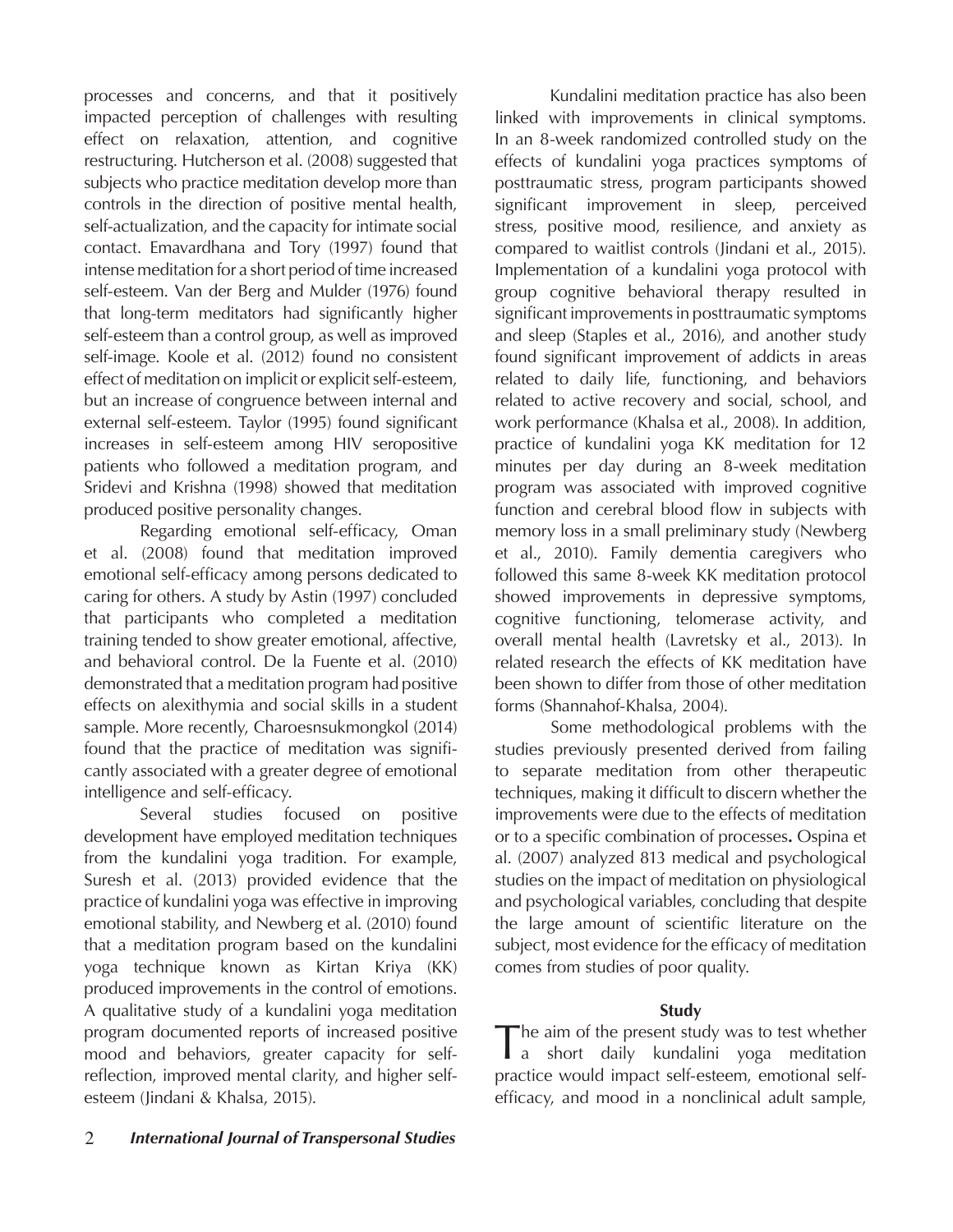and whether the type of meditation practiced would produce differences of effects on those psychological variables. Two types of beginnerfriendly meditation from within the tradition of kundalini yoga were chosen, one employing mantra practice—the repetition of sacred sounds—and one without this aspect.

## **Method**

A two-armed randomized comparison trial was used to measure the impact of two types of kundalini yoga meditation on self-esteem, emotional self-efficacy, and mood by comparing pre- and post-test within-subject results in each study arm, and then comparing outcomes between the two arms. The two types of meditation practice are as taught within the Yogi Bhajan lineage, one of which is known as Kirtan Kriya (KK) and includes mantra practice, the other of which is known as Inner Conflict Resolution (ICR) and does not include mantra practice.

The researchers hypothesized that participant post-test assessments in both groups would reflect increased self-esteem, emotional self-efficacy, and positive affect, and decreased negative affect, as compared with pre-test. It was also expected that between-group results would differ on each study measure, due to differences in type of meditation.

## **Participants and Recruitment**

For the study, purposive sampling was used to recruit adult Spanish-speaking Spaniards who reported no previous diagnosis of psychological disorder, and who were of legal age to sign a consent form including a voluntary commitment to carry out 40 daily 11-minute meditations. No criteria for prior meditation experience were established. Participants were contacted by a Center of Kundalini Yoga through Facebook and online advertisement, inviting enrollment in a study of the effects of a kundalini yoga meditation program. No financial compensation was offered for participation; acquaintance with meditation techniques and email support for the duration of the study were the only suggested potential benefits of participation.

## **Instruments and variables**

At the start of the study, participants completed a demographic questionnaire that asked about date of birth, sex, prior experience with meditation  $(y/n)$ , if prior meditation experience whether they currently practiced regularly (y/n), length of time in years of any prior meditation experience, whether they have ever practiced kundalini yoga (y/n), and if so whether currently they practice it regularly (y/n). Before and after the intervention self-report measures were administered to assess self-esteem, levels of positive and negative affect, and perceived ability to manage the expression of affect (regulatory emotional self-efficacy).

After the study participants were also asked to report whether they had missed any practice sessions or days, and if so how many had been missed. They were also asked whether they experienced any changes facilitated by the meditation program (y/n), and if yes, whether the change was experienced as negative or positive.

1. *Rosenberg Self-Esteem Scale* (RSES, Rosenberg, 1965) is a widely used self-report instrument for evaluating individual self-esteem composed of a 10-item scale that measures global self-worth by assessing both positive and negative feelings about the self. Psychometric evaluation confirms that scale is unidimensional. All items are answered using a 4-point Likert scale ranging from *strongly agree* to *strongly disagree*. For the Spanish population the test exhibits the following properties: reliability ( $\alpha = .87$ ), test-retest reliability  $(r = .72)$  over a two-month interval and  $(r = .74)$ over a one-year interval (Vazquez, Jimenez & Vazquez, 2004). RSES scores showed a substantial negative correlation with the total score on a scale of pathological symptoms, the Symptom Checklist-90-Revised (SCL90R; *r* = -.61), indicating good construct validity.

2. *Positive and Negative Affect Schedule* (PANAS; Watson & Tellegen, 1988) is a widely used self-report instrument comprises two mood scales, one measuring positive affect and other negative affect. The scale is composed of 20 items, 10 each for positive and negative affect. All items employ a 4-point Likert scale for indicating congruence with actual mood. For the Spanish population the test exhibited reliability of the positive affect scale at  $\alpha$  = .89 and reliability of the negative affect scale at  $\alpha$  = .91 (Sandin et al., 1997).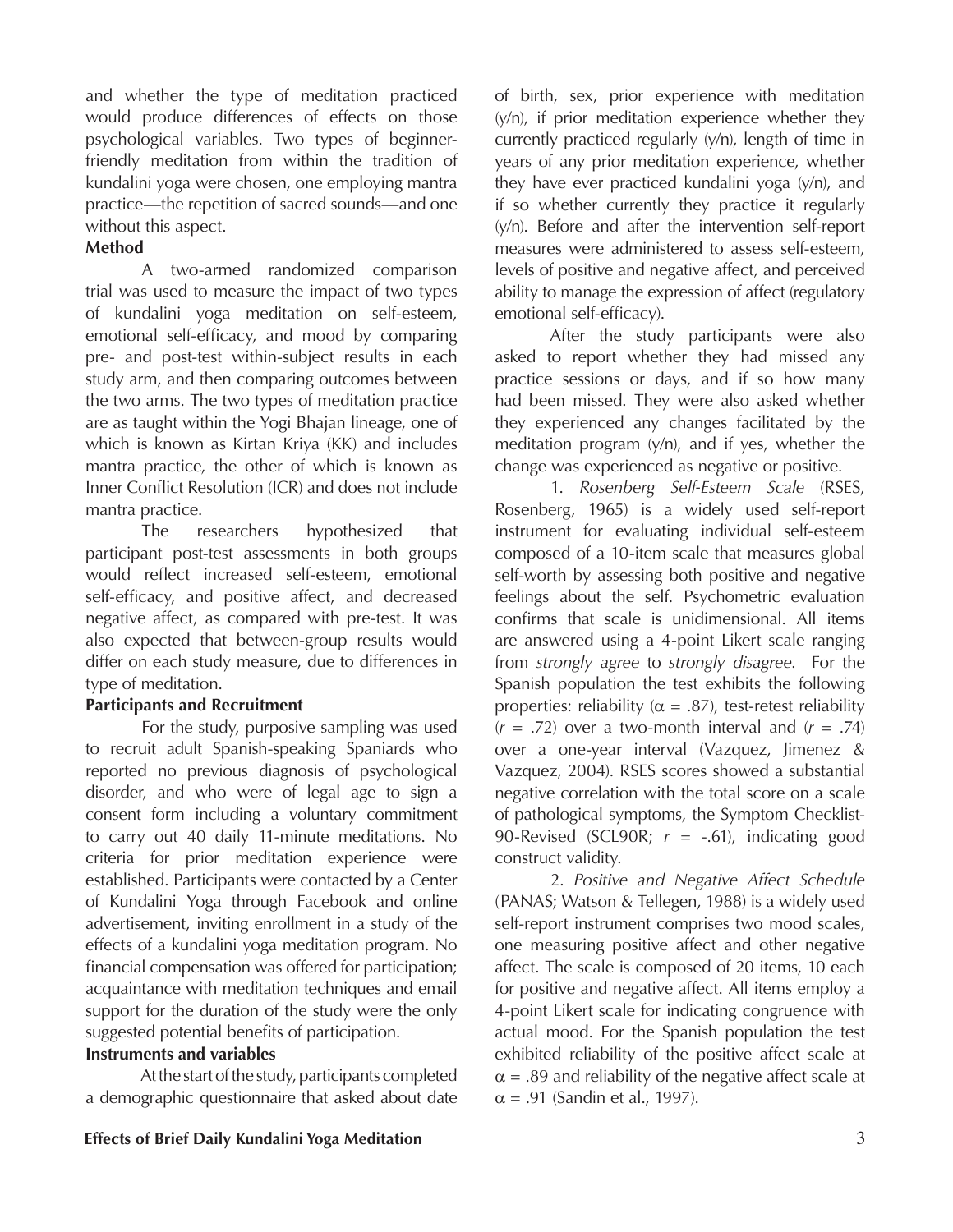3. *Regulatory Emotional Self-Efficacy* (RESE). The RESE scale was developed to assess perceived self-efficacy in managing negative affect and in expressing positive affect. It is composed of 15 items answered using a 5-point Likert scale format ranging from *unable* to *fully capable*. The present study used the Spanish version (Caprara et al., 2014) which exhibits good reliability ( $\alpha$  = .84).

## **Procedures**

Prior to the start of the study participants were assigned to one of the two experimental conditions based on use of a random number generator. Participants were then supplied electronically with a demographic questionnaire along with other pre-test instruments and written and video instructions for 40 daily 11-minute meditations. Participants reported compliance with the meditation requirement on daily report forms. At the end of the trial period participants were again electronically provided with the study instruments for post-test assessment.

Written instructions for the two meditation practices were as follows (instructions were provided to participants in Spanish and were translated into English for this publication).

**Kirtan Kriya.** This is an easy to learn type of meditation based on awakening the energy of the body, which yogis visualize as a snake that nests at the base of the spine and which must ascend through it until reaching the crown area. In the body energy moves through channels that yogis call "rivers." To get energy to flow through these channels KK uses the mantra (SA-TA-NA-MA) and fingers for meditation. During a session of 11 minutes of KK we require to the participant follow the next instructions:

- 1. Sit in an easy posture (on a cushion with crossed legs on the floor, you can also use a meditation stool or a chair with both feet flat on the floor and back straight and not supported on the back).
- 2. Slightly bend your neck down (as if you wanted to keep an apple between your chin and chest), this is very light, it is about getting your back as straight as possible, but you should not force or worry excessively whether you do it right or wrong).
- 3. Close your eyes and focus on the chest.

With arms straight and the hands resting on the knees, press one fingertip after another against the tip of the thumb, once with each sound, always beginning with the index finger. You will be touching the fingers of both hands simultaneously, maintaining the movement throughout the meditation

a. SA The thumb and forefinger

- b. TA The thumb and middle finger
- c. NA thumb and ring finger

 d. MA The thumb and the little finger While singing whispering, or silently repeat-



ing the mantra, mentally visualize a light and the sound of the consonants S, T, N, and M entering through the top of the head, and the letter A leaving through the brow, as if the sound would make an L in your head.

 e. Vibration of the mantra: a) first sing aloud for 2 minutes, b) then sing for 2 minutes with a loud whisper, c) then sing for 3 minutes in silence, d) again sing for 2 minutes with a loud whisper, and e) finally sing aloud for 2 minutes (you may follow the music that we attach so as not to worry about the time or, if you prefer, you can time yourself with a timer).

4. To finish, inhale deeply, raise your arms, exhale, and shake your arms for about 1 minute. If during the silent part of the meditation your mind wanders, returns to the whisper, the loud voice, the whisper and again the silence. Do this as many times as necessary.

**Inner Conflict Resolution**. This type of meditation is based on the assumption that human beings have internal conflicts blocking their ability to think and act clearly. Under the presence of such conflicts the energy of the mind (*prana*) is dispersed and poorly distributed, causing *prana* deficiencies in important areas of psychologial and physical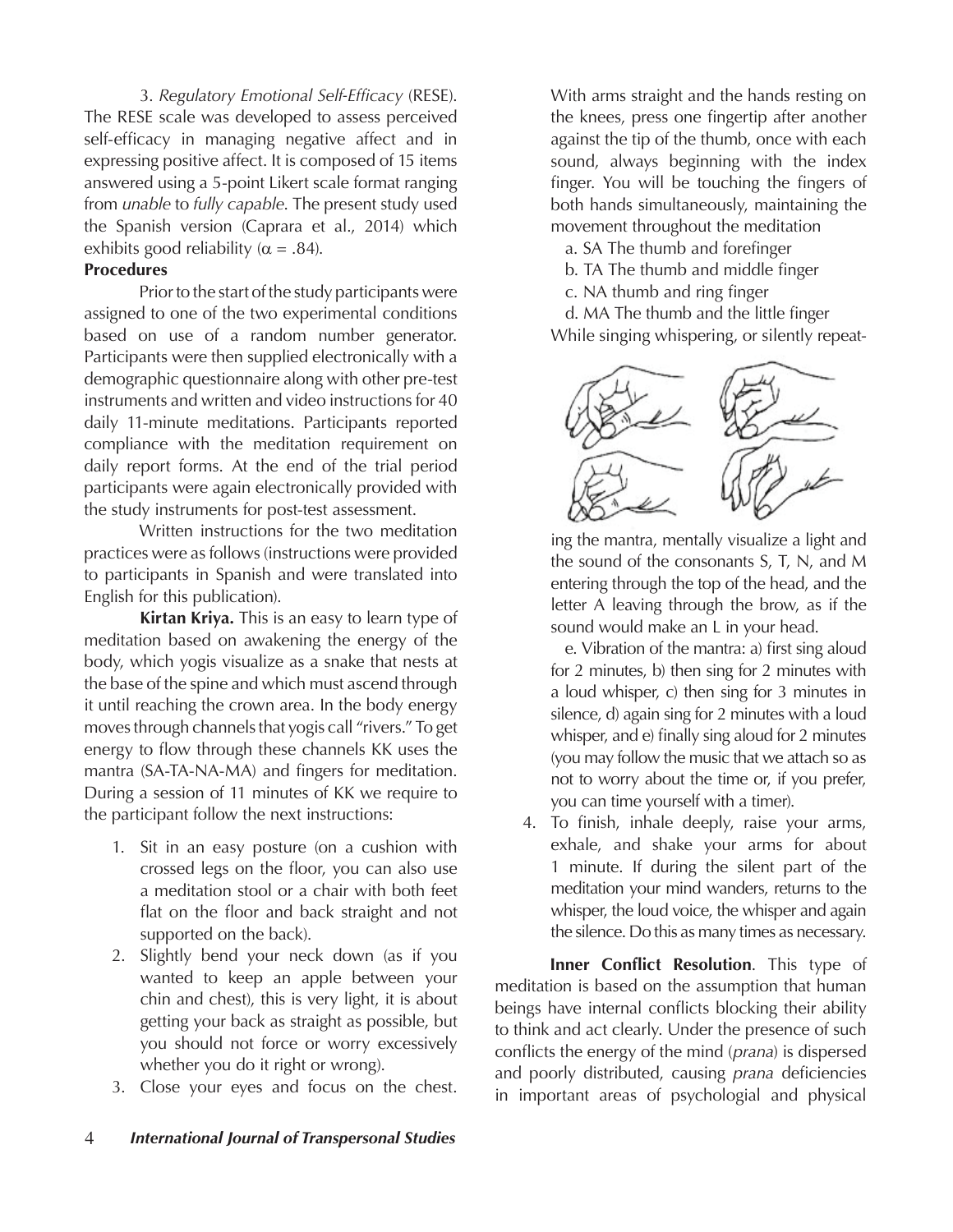functioning. Through meditation, *prana* is cultivated in order to reorganize and form a new pattern that allows the person to organize and act effectively using the total of their resources. During a session of 11 minutes of ICR the participant should follow the instructions below:

- 1. Sit in an easy posture (on a cushion with crossed legs on the floor, you can also use a meditation stool or a chair with both feet flat on the floor and back straight and not supported on the back).
- 2. Place the hands on the chest, with the palms on the torso at the level of the breasts. The fingers point towards each other, transversely.
- 3. Breathing: The key to this meditation is attention to breathing. Inhale deeply and completely for 5 seconds. Exhale completely for 5 seconds. Hold your breath out for 15 seconds, by suspending the chest movement while pulling in the abdomen (you mentally count this time)
- 4. To finish, inhale deeply and stretch your arms above your head. Relax your breathing and shake your arms and hands for 15–30 seconds. Just relax.

#### **Data Analysis**

Shapiro-Wilk test for normality and Levene test for homoscedasticity were administered for both groups. Research hypotheses were tested using *t*-tests to test for significance and Cohen's *d* to assess effect sizes, possible associations with age were tested by calculating Pearson correlations. Analysis was conducted to determine the impact of age, sex, prior meditation experience, and compliance with the intervention protocol.

#### **Results**

All study measures were completed by 46 of the 72 initial subjects (39F/7M), who were Spanishspeaking Spaniards with a median age of 45.98 (SD = 8.78; range 32–70). Twenty-three participants engaged in each of the two types of meditation practice under study (KK, ICR).

In order to test the groups' homogeneity prior to the intervention, a comparison of means of the total scores on the study instruments was made

using a Student's *t*-test. We confirmed that the means of the total scores on the pretest had no statistically significant between-group differences. The Levene test for homoscedasticity indicated adequate withingroup and between-group normalcy, despite the significant skew in distribution of sex (39F/7M).

Prior experience with meditation did not appear to be a variable that impacted outcomes, given that the majority of participants were relative beginners. Although 80.4% of the subjects had some previous experience with meditation (Table 1), only 17.4% were regular practitioners and the mean number of years of practice was  $2.4$  (SD = 1.96).

As can be seen in the Table 1, 80.4% and 43.5% of the participants had prior experience with meditation and kundalini toga, respectively but only 17.4% and 28.2% were regular practitioners currently. On the other hand, most participants (91.3%) perceived a change after the study, and

|                                     | F                       | %             | M  | $\%$ |
|-------------------------------------|-------------------------|---------------|----|------|
| <b>Enrolled partcipants</b>         | 39                      | 80.4          | 7  | 19.6 |
| Age 32-70 (M = 45.98; SD = 8.78)    |                         |               |    |      |
| <b>Internal Conflict Resolution</b> | 20                      |               | 3  |      |
| Kirtan Kriya                        | 19                      |               | 4  |      |
| <b>Variable</b>                     | Y                       | $\frac{0}{0}$ | N  | $\%$ |
| Prior meditation experience         | 37                      | 80.4          | 9  | 19.6 |
| Adherence to current meditation     | 8                       | 17.4          | 38 | 82,6 |
| Prior KY practice                   | 20                      | 43.5          | 26 | 56.5 |
| Adherence to KY practice            | 13                      | 28.2          | 33 | 71.8 |
| Self-perceived change               | 42                      | 91.3          |    |      |
| Positive                            | 41                      | 89.1          |    |      |
| Negative                            | 1                       | 2.2           |    |      |
| None                                | 4                       | 8.7           |    |      |
| Days of practice missed             |                         |               |    |      |
| 0                                   | 16                      | 34.8          |    |      |
| 1                                   | 5                       | 10.9          |    |      |
| $\overline{2}$                      | 11                      | 23.9          |    |      |
| 3                                   | 8                       | 17.4          |    |      |
| $\overline{4}$                      | $\overline{\mathbf{c}}$ | 4.3           |    |      |
| 5                                   | $\overline{1}$          | 2.2           |    |      |
| 6                                   | 3                       | 3.5           |    |      |
| >6                                  | $\overline{0}$          | 0.0           |    |      |
| Table 1. Demographic variables      |                         |               |    |      |
| KY = kundalini yoga                 |                         |               |    |      |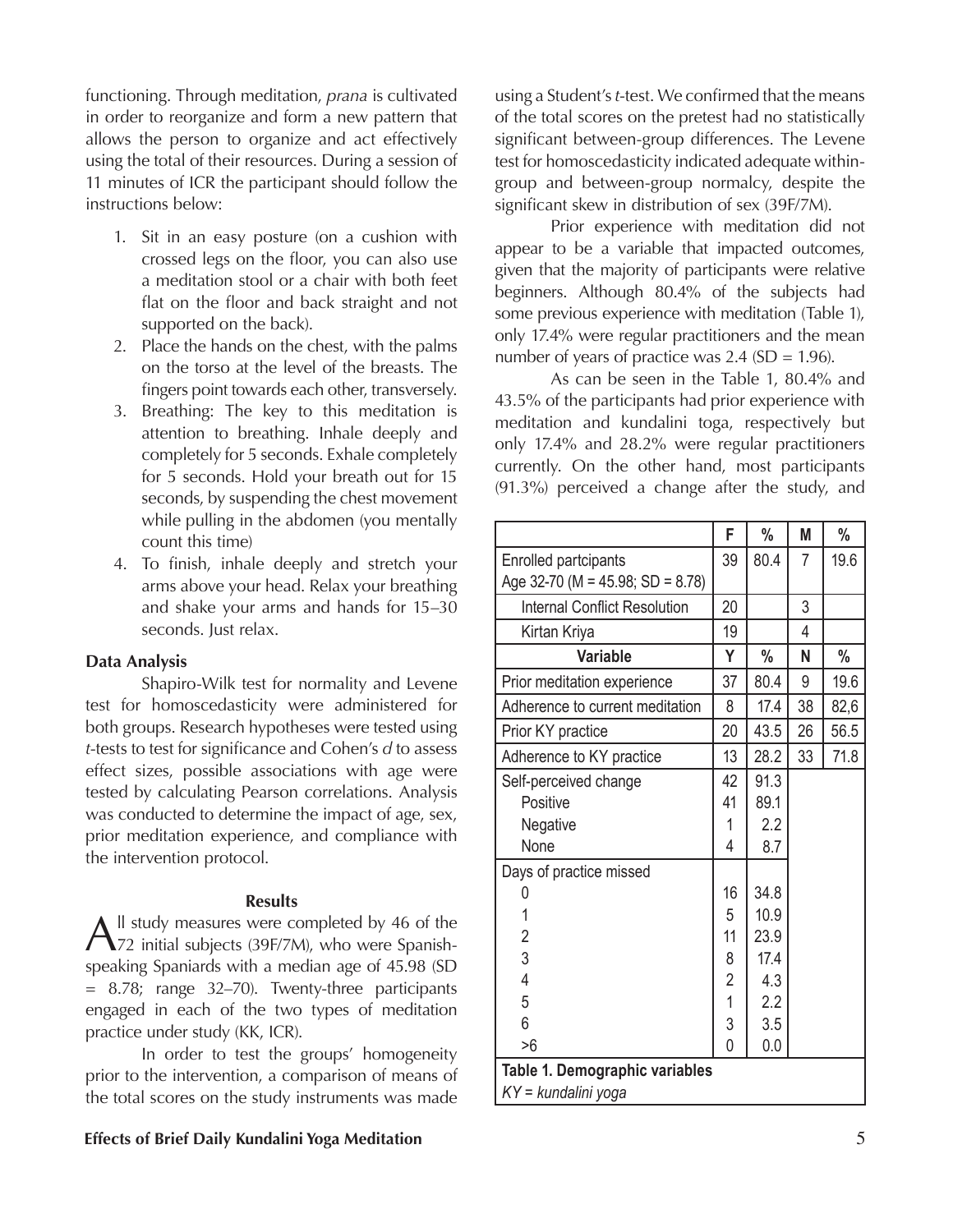89.1% reported that this change was positive. Only 10% of participants reported missing more than 3 practice days.

## **Impacts of Meditation Programs**

As expected, across both meditation groups (KK, ICR) assessments of participants' selfesteem, regulatory emotional self-efficacy, and positive affect increased after completion of the meditation program, while scores on negative affect decreased—all results with moderate to large effect sizes. The mean scoring on a measure of self-esteem was higher after the 40-day meditation program (*M* = 35, *SD* = 3.60) than before (*M* = 25.76, *SD* = 2.25), a difference that was statistically significant  $[t(45) =$ 13.83, *p* <.000]; effect size was large (Cohen's *d* = 0.90). Similarly, participants showed increased self-efficacy in managing negative emotions after performing meditation ( $M = 130.59$ ,  $SD = 17.12$ ) relative to pre-test  $(M = 115.63, SD = 17.61)$ , and this difference was statistically significant [*t*(45) = 6.241,  $p$  <.000], with a medium effect size ( $d = 0.687$ ). Participants also demonstrated a higher mean score on positive emotions after the meditation program (*M* = 32, *SD* = 3.83) than before (*M* = 28.02, *SD*  $= 3.93$ ), a difference that was statistically significant  $[t(45) = 7.44, p < .000]$  with a large effect size (*d* = 0.74). At the same time, participants showed a lower mean score on negative emotions at post-test (*M* = 16.98, *SD* = 4.08) than at pre-test (*M* = 20.07, *SD*   $= 4.67$ ), which was statistically significant  $[t(45) =$  $-5.39$ ,  $p < .000$ ] with a medium effect size ( $d = 0.62$ ).

In line with prediction, participants using the KK meditation protocol showed greater mean increases than those participating in the ICR meditation on measures of self-esteem and positive affect at statistically significant levels; KK meditation participants also had a greater increase in mean score on measures of regulatory emotional self-efficacy and a greater decrease in mean score on negative emotions, but results were not statistically significant. In these samples the KK meditation was found to be moderately more effective than the ICR meditation at increasing self-esteem and positive affect. On average, participants who performed KK meditation showed higher self-esteem  $(M = 36.17, SD = 3.33)$ than those who performed ICR meditation (*M* = 33.83, *SD* = 3.55), and this difference was statistically significant  $[t = 2.31(44), p = .025]$  with a moderateto-low effect size  $(d = 0.33)$ . Similarly, participants who performed KK meditation showed higher scores on positive affect ( $M = 33.26$ ,  $SD = 3.65$ ) than those who performed ICR meditation (*M* = 30.74, *SD* = 3.66), and this difference was statistically significant  $[t(44) = 2.34, p = .024]$  with a moderate-to-low effect size  $d = 0.34$ . While participants who performed the KK meditation also showed greater self-efficacy in managing negative emotions  $(M = 133.65, SD =$ 19.36) than those who performed the ICR meditation  $(M = 127.52, SD = 14.33)$ , this difference was not statistically significant  $[t(44) = 1.22, p = .123]$ . KK meditation participants also showed a lower level of negative mood ( $M = 16.09$ ,  $SD = 3.68$ ) than those who performed the ICR meditation (*M* = 17.87, *SD* = 4.34), which again was not statistically significant  $[t(44) = -1.50, p = .140].$ 

## **Impacts of Demographic Variables**

Variables of sex, previous experience with meditation, and study compliance were responsible for no statistically significant variations in outcomes other than prior meditation experience, which correlated with higher emotional self-efficacy.

1. *Sex*. Participant mprovements were not affected by participant sex, suggesting that the strong skew towards women participants (39F/7M) likely did not have a substantive impact on study outcomes. For self-esteem, mean scores on the post-test for women were equal to those for men  $(M = 35, SD = 3.53$  and  $SD = 4.28$  respectively). For emotional self-efficacy, the mean score for men (*M* = 131.86, *SD* = 16.47) was slightly higher than that for women ( $M = 130.36$ ,  $SD = 17.44$ ), but this difference was not statistically significant  $[t(44) =$ -.211, *p* = .834]. Finally, the mean score on negative emotions was slightly higher for women (*M* = 17.15,  $SD = 4.177$ ) than for men ( $M = 16$ ,  $SD = 3.606$ ), but this difference was not statistically significant  $[t(44) = .685, p = .497]$ . The mean score on positive emotions was slightly higher for men (*M* = 32.71, *SD* = 3.946) than for women (*M* = 31.87, *SD* = 3.847), but again the difference was not statistically significant  $[t(44) = -.532, p = 8.184]$ .

2. *Previous experience with meditation*. For self-esteem, average scores on the post-test for participants with previous meditation experience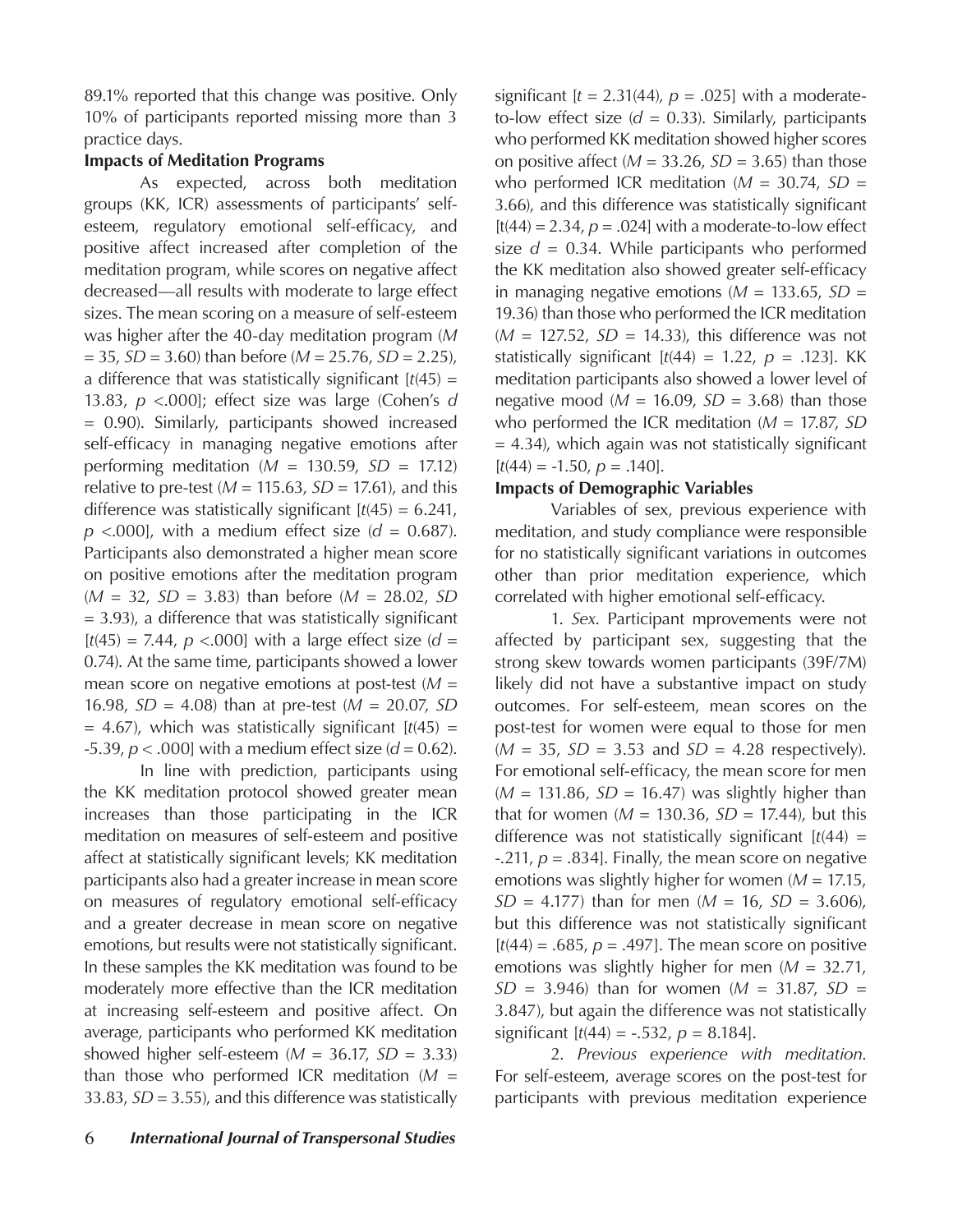were slightly higher than for participants without such experience ( $M = 35.16$ ,  $SD = 3.412$  and  $M =$ 34.33,  $SD = 4.472$  respectively), but this difference was not statistically significant  $[t(44) = .615, p =$ 542]. For emotional self-efficacy, the mean score for participants with meditation experience (*M* = 133.32, *SD* = 15.850) was higher than for participants with no experience (*M* = 119.33, *SD* = 18.493), and this difference was statistically significant  $[t(44) =$ 2.301,  $p = .026$ . Finally, the mean score on negative emotions was slightly higher for participants with meditation experience  $(M = 17.14, SD = 4.315)$  than for participants who lacked previous meditation experience  $(M = 16.33, SD = 3.041)$ , but this difference was not statistically significant  $[t(44) =$ .525,  $p = .603$ ]. In the same way, the mean score on positive emotions was slightly higher for participants with previous meditation experience (*M* = 32.24, *SD*  = 3.954) than for those without such experience (*M*  = 31.00, *SD* = 3.279), but again the difference was not statistically significant  $[t(44) = .871, p = .388]$ .

3. *Adherence to meditation practice.* This variable refers to the number of days participants did not comply with the meditation protocol. Participant adherence to the meditation program was generally good, with 32.6% reporting no days missed and 67.4% reporting 1 to 6 days missed. There was no difference in the post-test scores of self-esteem between participants who missed one or more days doing meditation during the intervention and participants who meditated every day (*M* = 35.35, *SD* = 3.684 and *M* = 34.27, *SD* = 3.432; *t*(44) = .960, *p* = .343). Regarding emotional self-efficacy, the mean score for participants who did not lose days  $(M = 132.26, SD = 14.528)$  was slightly higher than for participant who did (*M* = 127.13, *SD* = 21.712), but this difference was not statistically significant  $[t(44) = .950, p = .347]$ . Finally, the mean score on negative emotions was slightly higher for participants who meditated every day (*M* = 17.06, *SD* = 4.098) compared to participants who missed days (*M* = 16.80,  $SD = 4.178$ ), but this difference was not statistically significant  $[t(44) = .204, p = .839]$ . In the same way, the average score on positive emotions was slightly higher among participants who meditated every day (*M* = 32.06, *SD* = 3.812) than those who lost days  $(M = 31.87, SD = 3.998)$ , but again the difference

was not statistically significant [*t*(44) = .162, *p* = .872].

4. *Age.* No significant association was found between the measured variables and age: selfesteem ( $r = -0.19$ ,  $p = .19$ ); emotional self-efficacy  $(r = 0.20, p = .17)$ ; positive emotions  $(r = -0.14, p =$ *.*32); or negative emotions (r = -0.12, *p* = .39).

### **Subjective Experience of Positive Change.**

Of the 46 participants completing the study, 42 indicated perceptions of positive changes after the meditation process (see Table 1), when asked (qualitatively) about this positive change they offer answers such as "I gained peace of mind and mental control," "I have noticed that I was feeling calmer every day. and regarding some conflicts, they almost disappeared," " I have improved my breathing," "a moment for me" or "hope." The ANOVA results of the means differences show that there is no difference in any variable between the three groups according to their perception of change (better, worse, equal): self-esteem  $(F = 1.62)$ ,  $p = .20$ ; emotional self-efficacy ( $F = 0.06$ ,  $p = .94$ ); positive emotions (F =  $-0.55$ ,  $p = .58$ ); negative emotions (F = -0.96, *p* = .38).

#### **Discussion**

The present study showed that moderate daily practice of Kirtan Kriya (KK) and Internal Conflict Resolution (ICR) kundalini yoga meditations can increase levels of self-esteem, positive affect, and regulatory emotional self-efficacy, and decrease negative affect, with robust (medium to large) effect sizes. In this study these outcomes were not dependent on sex, age, prior experience with meditation, or rigid compliance with a meditation program. These results, generally in line with evidence from prior literature, point to the promising feasibility of providing a simple, inexpensive, and easy to use tool that appears able to improve the welfare and personal development in populations without diagnosed psychological pathologies. Analysis of qualitative gains has shown that meditation participants in non-clinical populations typically feel more secure, hopeful, committed and that their conflicts have decreased, regardless of the meditation program used or variables such as sex, age, regularity of practice, or previous meditation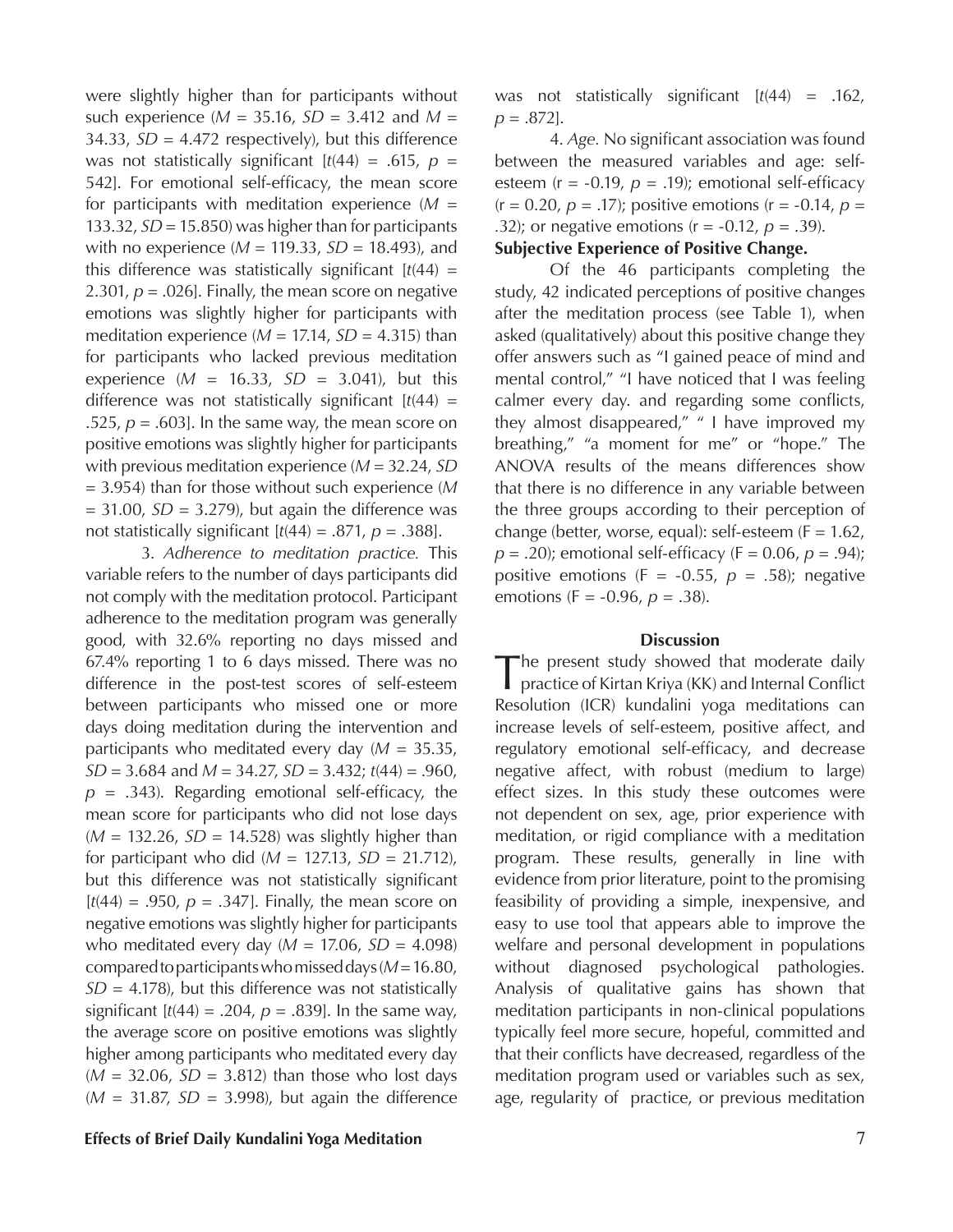practice (Barnes et al., 1997; Bogart, 1991; Cardoso et al., 2004; Hendricks, 2018; Suresh et al., 2013). This study also helps to expand the focus of meditation research beyond the specific techniques of mindfulness.

Despite the advantages mentioned above, this research also has some limitations that may generate future studies: the fact that recruitment and facilitation of the study was conducted through a Center of Kundalini Yoga, which has investment in the efficacy of the meditation forms it offers to the public, may have biased the study's design or execution. The fact that nearly half of the sample had some prior experience with kundalini yoga meditation practice reflects a potential bias within the sample. Despite statistical evidence of adequate within-group homoscedascity, the sex imbalance in the sample may have had a biasing effect. The absence of a control group prevented ruling out the impact of extraneous variables on results. The absence of follow-up assessments precluded determination of the durability of changes associated with meditation. Use of a non-clinical population precluded evidence for the potential impact of these meditation practices on individuals with psychological disorders.

Future studies should be done to include a longitudinal design, a control group, and should include samples with common psychological diagnoses such as depression, anxiety, and trauma.

## **References**

- Astin, J. A. (1997). Stress reduction through mindfulness meditation. Effects on psychological symptomatology, sense of control, and spiritual experiences. *Psychotherapy and Psychosomatics, 66*(2), 97–106. https://doi. org/10.1159/000289116.
- Baer, R. (2015). Mindfulness based treatment approaches: Clinician guide to evidence base and application (2<sup>nd</sup> ed.). Academic Press.
- Barendregt, H. (2011). Mindfulness meditation: Deconditioning and changing view. In H. Walach & S. Schmidt (Eds.), *Neuroscience, consciousness and spirituality* (pp. 195–206). Springer Netherlands. https://doi.org/10.1007/978-94-007-2079-4
- Barnes, V. A., Schneider, R. H., Alexander, C. N., & Staggers, S. (1997). Stress, stress reduction, and hypertension in African Americans: An updated review. *Journal of National Medical Association*, *89*, 464–476.https://doi. org/10.1016/j.amjhyper.2004.08.027
- Bhajan, Y. (2007). *El Maestro de la Era de Acuario*. Kundalini Research Institute.
- Bogart, G. (1991). Meditation and psychotherapy. *The American Journal of Psychotherapy, 45*(3), 383–412. https://doi.org/10.1176/appi.psycho therapy.1991.45.3.383
- Brooks J. S., & Scarano, T. (1985). Transcendental meditation in the treatment of post-Vietnam adjustment. *Journal of Counseling and Development, 64*, 212–215. https://doi.org/10.1002/j.15 56-6676.1985.tb01078.x
- Caprara, M. G., Romero, S. J. y Jiménez, M. (2014). *Escala de autoeficiencia para la regulación de las emociones negativas: Análisis preliminares en una muestra española*. Trabajo presentado en el IX Congreso Iberoamericano de Psicología, Lisboa, Portugal.
- Cardoso R, De Souza E, Camano L, & Leite, J. R. (2004). Meditation in health: An operational definition. *Brain Research Protocols, 14*, 58–60. https://doi.org/10.1016/j.brainresprot.2004.0 9.002
- Carlson, B. E., & Larkin, H. (2009). Meditation as a coping intervention for treatment of addiction. *Journal of Religion & Spirituality in Social Work: Social Thought, 28*(4), 379–392.https:// doi.org/10.1080/15426430903263260
- Charoensukmongkol, P. (2014). Benefits of mindfulness meditation on emotional intelligence, general self-efficacy and perceived stress: Evidence from Thailand. *Journal of Spirituality in Mental Health, 16*, 171–192. https://doi.org/10.1080/19349637.2014.925 364.
- Chen, K. W., Comerford, A. Shinnick, P & Douglas, M. Z. (2010). Introducing qigong meditation into residential addiction treatment: A pilot study where gender makes a difference. *The Journal of Alternative and Complementary Medicine, 16*(8), 875–882. https://doi.org/10.10 89/acm.2009.0443
- 8 *International Journal of Transpersonal Studies*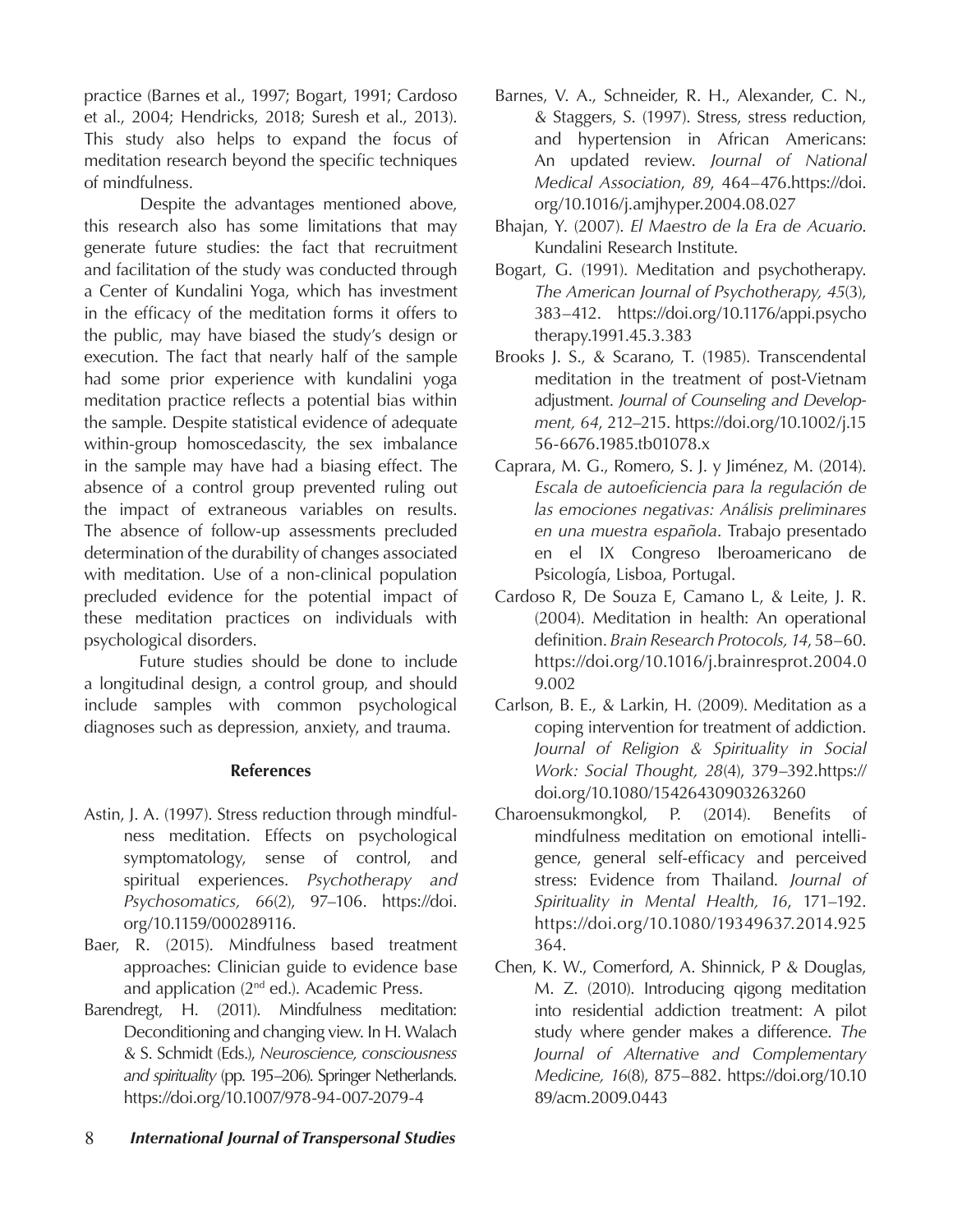- De la Fuente, M., Franco, C., & Salvador, M. (2010). Efectos de un programa de meditación (mindfulness) en la medida de la alexitimia y las habilidades sociales. *Psicothema, 22*(3) 369–375.
- Emavardhana, T., & Tori, C. D. (1997). Changes in self-concept, ego defense mechanisms and religiosity following seven-day vispassana meditation retreats. *The Journal for the Scientific Study of Religion, 36*(2), 194–206. https://doi.org/10.2307/1387552
- Goleman, D. (1978). *The varieties of the meditative experience.* Irvington
- Hendriks T. (2018). The effects of sahaja yoga meditation on mental health: A systematic review. *Journal of Complementary and Integrative Medicine, 15*(3), 20160163. https:// doi.org/10.1515/jcim-2016-0163.
- Hussain, D., & Bhushan, B. (2010). Psychology of meditation and health: Present status and future directions. *International Journal of Psychology and Psychological Therapy*, *10*(3), 439–445.
- Hutcherson, C. A., Seppala, E. M., & Gross, J. (2008). Loving-kindness meditation increases social connectedness. *Emotion, 8*(5), 720–724. https://doi.org/10.1037/a0013237
- Jindani F. & Khalsa S. B. (2015). A yoga intervention for patients suffering from symptoms of posttraumatic stress disorder: A qualitative descriptive study*. The Journal of Alternative and Complementary Medicine, 21*(7), 401– 408. https://doi.org/10.1089/acm.2014.0262
- Jindani, F., Turner, N., & Khalsa, S. B. (2015). A yoga intervention for posttraumatic stress: A preliminary control trial. *Evidenced-Based Complementary and Alternative Medicine, 2015,* 1–8. https://doi.org/10.1155/2015/351746
- Koole, S., Govorun, O., Cheng, C. M. & Gallucci, M. (2009). Pulling your self together: Meditation promotes congruence between implicit and explicit self-esteem. J*ournal of Experimental Social Psychology, 45*, 1220–1226. https://doi. org/10.1016/j.jesp.2009.05.018
- Koszycki, D., Melodie, B., Shlik J. & Bradwejn, J. (2007). Randomized trial of a meditationbased stress reduction program and cognitive behavior therapy in generalized social anxiety disorder. *Behaviour Research and Therapy,*

*45*(10), 2518–2526. https://doi.org/10.1016/j. brat.2007.04.011

- Lavretsky, H., Epel, E. S., Siddarth, P., Nazarian, N., Cyr, N., Khalsa, S. B., Lin, J., Blackburn, E. & Irwin, M. R. (2013). A pilot study of yogic meditation for family dementia caregivers with depressive symptoms: Effects on mental health, cognition, and telomerase activity. *International Journal of Geriatric Psychiatry, 28*(1), 1099– 1166. https://doi.org/10.1002/gps.3790
- Matko, K., Sedlmeier, P., & Bringmann, H. C. (2021). What makes yoga effective? Differential effects of ethical education, physical yoga, and mantra meditation on well-being and stress. *PsyArXiv*. https://doi.org/10.31234/osf.io/nr2qg
- Newberg, A., Wintering, N., Khalsa, D., Roggenkamp, H., & Waldman, M. (2010). Meditation effects on cognitive function and cerebral blood flow in subjects with memory loss: A preliminary study. *Journal of Alzheimer´s Disease, 20*, 517– 526. https://doi.org/10.3233/JAD-2010-1391
- Oman, D., Richards, T. A., Hedberg, J. & Thoresen, C. E. (2008). Passage meditation improves caregiving self-efficacy among health professionals: a randomized trial and qualitative assessment. *Journal of Health Psychology, 13*(8), 119–135 https://doi.org/10.1177/1359105308095966
- Rosenberg, M. (1965). *Society and the adolescent self-image.* Princeton University Press. https:// doi.org/10.1515/9781400876136
- Sandín, B., Chorot, P., Lostao, L., Joiner, T., Santed, M. A., & Valiente R. M. (1999). Escalas Panas de Afecto Positivo y Negativo: Valoración factorial y convergencia transcultural. *Psicothema, 11*, 37–51.
- Shannahoff-Khalsa, D. (2004). An introduction to kundalini yoga meditation techniques that are specific for the treatment of psychiatric disorders. *The Journal of Alternative and Complementary Medicine, 1*0(1), 91–101. https://doi.org/10.1089/107555304322849011
- Sridevi, K., Krishna, P. V. (1998). Temporal effects of meditation and personality. *Psychological Studies, 43*, 95–105.
- Staples, J. K., Mintie, D., Khalsa, S. B. (2016). Evaluation of a combined yoga and cognitive behavioral therapy program for posttraumatic stress disorder. *The Journal of Alternative and Complementary Medicine, 22*(6), 94–99.

## **Effects of Brief Daily Kundalini Yoga Meditation** 9